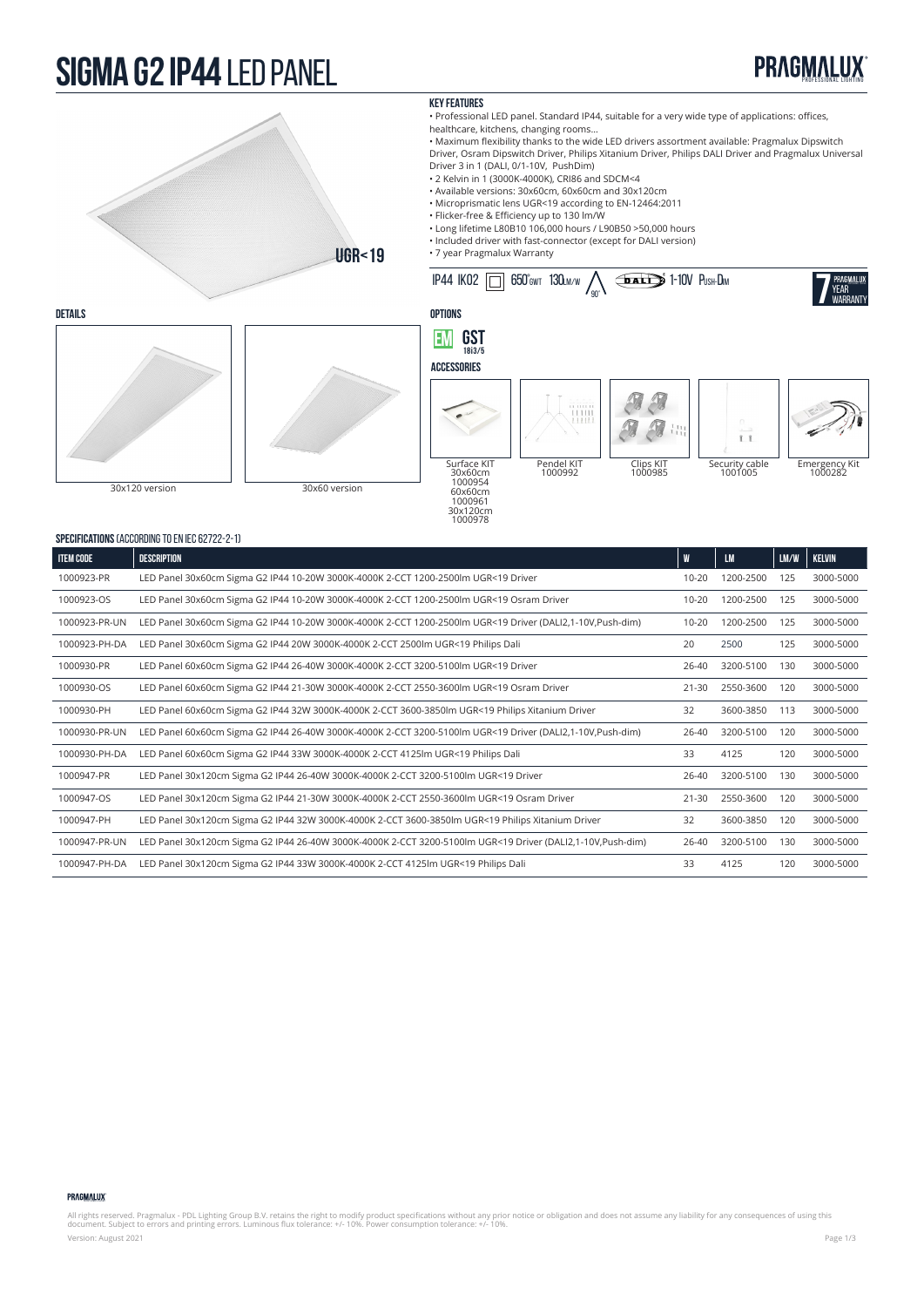## **SIGMA G2 IP44 LED PANEL PROFESSION CONTROLLER PROFESSIONAL PROFESSIONAL PROFESSIONAL LIGHTING**

**technical data**

| <b>ELECTRICAL DATA</b>           |                                |
|----------------------------------|--------------------------------|
| Voltage (V)                      | 220-240                        |
| Frequency (Hz)                   | 50/60                          |
| Power factor ( $\lambda$ )       | $\geq 0.90$                    |
| <b>Operating mode</b>            | <b>External LED Driver</b>     |
| <b>Electrical connection</b>     | Max 2x2,5 mm <sup>2</sup> wire |
| <b>Total harmonic distortion</b> | $\leq 20$ %                    |

| <b>CERTIFICATES &amp; STANDARDS</b>  |                  |
|--------------------------------------|------------------|
| <b>Driver certificates</b>           | CE               |
| <b>Fixture certificates</b>          | CE               |
| Ingress protection                   | <b>IP44</b>      |
| <b>Protection class</b>              | Ш                |
| <b>Protection class IK</b>           | 02               |
| <b>Glow Wire Test (IEC 695-2-1)</b>  | $650^{\circ}$ C  |
| Photobiological safety group EN62778 | RGO              |
| IEC                                  | EN IEC 62722-2-1 |
| LM80 (TM21 /) L90B50 (hours)         | >50.000          |

| TEMPERATURES & OPERATING CONDITIONS |                |
|-------------------------------------|----------------|
| <b>Ambient temperature</b>          | $25^{\circ}C$  |
| <b>Operating temperature</b>        | $-15 - +45$ °C |
| Storage temperature                 | $-20 - +60$ °C |
|                                     |                |

| <b>COLORS &amp; MATERIALS</b> |               |  |  |  |  |
|-------------------------------|---------------|--|--|--|--|
| <b>Color (Housing)</b>        | White RAL9003 |  |  |  |  |
| <b>Material (Housing)</b>     | Steel         |  |  |  |  |
| <b>Material (Reflector)</b>   | PC            |  |  |  |  |

| <b>CAPABILITIES</b>          |                                             |
|------------------------------|---------------------------------------------|
| UGR                          | $\leq 19$                                   |
| Dimmable                     | No / DALI / 0/1-10V / Push-Dim              |
| <b>Type of connection</b>    | Push Terminal, 2-pole                       |
| <b>LED Module replacable</b> | No                                          |
| Installation                 | Through-wiring possible<br>Loop in Loop out |

| <b>ITEM CODE</b> | <b>DESCRIPTION</b>                                                    | <b>DRIVER</b>                    | <b>INRUSH</b>                      | <b>INRUSH</b>                    | <b>MAX. NO. OF</b>                   | MAX. NO. OF                          | <b>MAX NO.OF</b>                     | <b>MAX. NO. OF</b>                   |
|------------------|-----------------------------------------------------------------------|----------------------------------|------------------------------------|----------------------------------|--------------------------------------|--------------------------------------|--------------------------------------|--------------------------------------|
|                  |                                                                       | <b>FAILURE</b><br><b>RATE AT</b> | <b>CURRENT</b><br><b>IPEAK (A)</b> | <b>CURRENT</b><br>$TWDTH(\mu s)$ | <b>DRIVERS ON</b><br><b>MCB TYPE</b> | <b>DRIVERS ON</b><br><b>MCB TYPE</b> | <b>DRIVERS ON</b><br><b>MCB TYPE</b> | <b>DRIVERS ON</b><br><b>MCB TYPE</b> |
|                  |                                                                       | 5,000H                           |                                    |                                  | <b>B</b> 10A                         | <b>B</b> 16A                         | <b>C 10A</b>                         | C 16A                                |
| 1000923-PR       | LED Panel 30x60cm Sigma G2 IP44 10-20W 2-CCT Driver                   | $\leq 1\%$                       | 15                                 | 200                              | 35                                   | 56                                   | 50                                   | 80                                   |
| 1000923-OS       | LED Panel 30x60cm Sigma G2 IP44 10-20W 2-CCT Osram Driver             | $≤1%$                            | 16                                 | 100                              | 32                                   | 50                                   |                                      |                                      |
| 1000923-PR-UN    | LED Panel 30x60cm Sigma G2 IP44 10-20W 2-CCT Universal Driver         | $≤1%$                            | 15                                 | 100                              | 20                                   | 30                                   | 35                                   | 55                                   |
| 1000923-PH-DA    | LED Panel 30x60cm Sigma G2 IP44 20W 2-CCT Philips Dali                | $≤1%$                            | 20.4                               | 195                              | 15                                   | 24                                   | 24                                   | 40                                   |
| 1000930-PR       | LED Panel 60x60cm Sigma G2 IP44 26-40W 2-CCT Driver                   | $≤1%$                            | 30                                 | 220                              | 18                                   | 28                                   | 25                                   | 40                                   |
| 1000930-OS       | LED Panel 60x60cm Sigma G2 IP44 21-30W 2-CCT Osram Driver             | $\leq 1\%$                       | 16                                 | 100                              | 15                                   | 25                                   |                                      |                                      |
| 1000930-PH       | LED Panel 60x60cm Sigma G2 IP44 32W 2-CCT Philips Xitanium Driver     | $≤1%$                            | 5.27                               | 52                               | 42                                   | 68                                   | 70                                   | 115                                  |
| 1000930-PR-UN    | LED Panel 60x60cm Sigma G2 IP44 26-40W 2-CCT Driver Universal Driver  | $≤1%$                            | 20                                 | 100                              | 15                                   | 25                                   | 25                                   | 40                                   |
| 1000930-PH-DA    | LED Panel 60x60cm Sigma G2 IP44 33W 2-CCT Philips Dali                | $≤1%$                            | 20.4                               | 195                              | 20                                   | 32                                   | 33                                   | 54                                   |
| 1000947-PR       | LED Panel 30x120cm Sigma G2 IP44 26-40W 2-CCT Driver                  | $\leq 1\%$                       | 30                                 | 220                              | 18                                   | 28                                   | 25                                   | 40                                   |
| 1000947-OS       | LED Panel 30x120cm Sigma G2 IP44 21-30W 2-CCT Osram Driver            | $\leq 1\%$                       | 16                                 | 100                              | 15                                   | 25                                   |                                      |                                      |
| 1000947-PH       | LED Panel 30x120cm Sigma G2 IP44 32W 2-CCT Philips Xitanium Driver    | $≤1%$                            | 5.27                               | 52                               | 42                                   | 68                                   | 70                                   | 115                                  |
| 1000947-PR-UN    | LED Panel 30x120cm Sigma G2 IP44 26-40W 2-CCT Driver Universal Driver | $≤1%$                            | 20                                 | 100                              | 15                                   | 25                                   | 25                                   | 40                                   |
| 1000947-PH-DA    | LED Panel 30x120cm Sigma G2 IP44 33W 2-CCT Philips Dali               | $≤1%$                            | 20.4                               | 195                              | 20                                   | 32                                   | 33                                   | 54                                   |

### PRAGMALUX

All rights reserved. Pragmalux - PDL Lighting Group B.V. retains the right to modify product specifications without any prior notice or obligation and does not assume any liability for any consequences of using this<br>docume Version: August 2021 Page 2/3